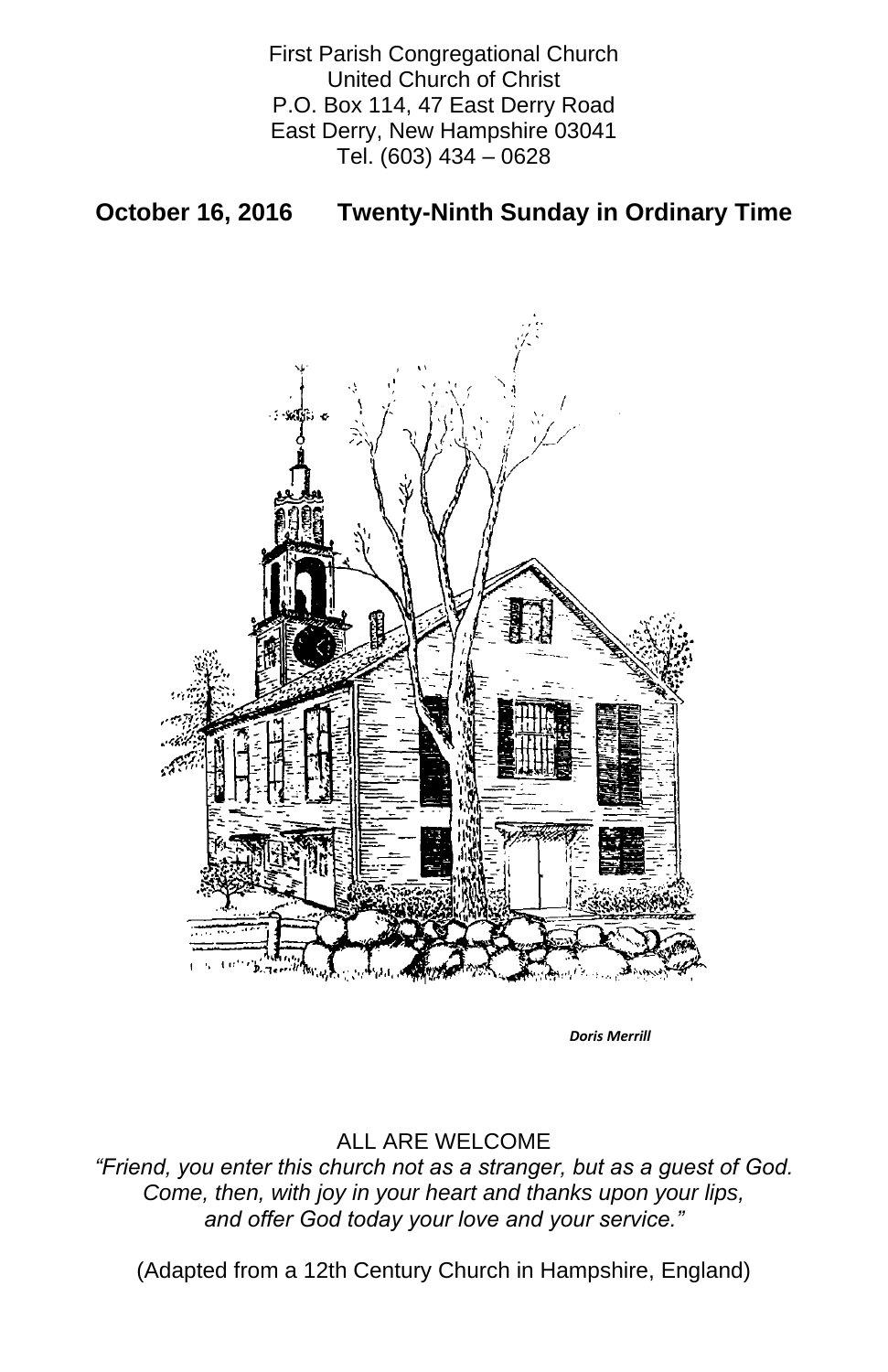*October 16, 2016 Twenty-Ninth Sunday in Ordinary Time*

**First Parish Congregational Church, United Church of Christ, is a community of faith built upon a firm foundation of worship, prayer and education. In affirming diversity, we are dedicated to welcoming all people who seek the Word of God, Christian fellowship and service to others.**

**In partnership with Christ and led by the Holy Spirit, we reach out to the ever-widening community through active and loving ministry.**

# **WELCOME TO ALL OF GOD'S CHILDREN**

WELCOME & ANNOUNCEMENTS; SHARING JOYS & CONCERNS

## **WE GATHER INTO THE PRESENCE OF GOD**

\*HYMN #43 *"Love Divine, All Loves Excelling"*

#### \*CALL TO WORSHIP

One: We gather to worship the God who has covenanted with us;

**All: Out help comes from God who made heaven and earth**

One: Let us open our eyes to meet God face to face.

**All: Let us open our ears to hear God's instruction.**

One: Come to taste God's Word, which is sweeter than honey.

**All: Let us walk with new understanding of truth.**

## \*PRAYER OF INVOCATION

**Sow your seed in our midst, O God, for we are prepared to receive what you offer. We want to know you and to bear fruit for your reign among us. We want to meditate on your law and keep your commandments. Draw us into the new covenant you have fashioned for us in Jesus Christ so that we may fulfill our ministry. Amen.**

\*SONG OF PRAISE **#**756

**Gloria, Gloria, in excelsius Deo Gloria, Gloria, Alleluia, Alleluia**

## **WE INVITE FORWARD GOD'S YOUNGER DISCIPLES**

*At this time, all children are invited to come forward for the children's offering,*  and children's time. An offering is not required for participation. All are welcome, *especially first time visitors.*

CHILDREN'S OFFERING "*Come as a Child"* **Come as a child, when He calls you to follow. Just come as a child, for His love is untold. Come as a child, when you seek His communion, For then, all His blessings unfold.**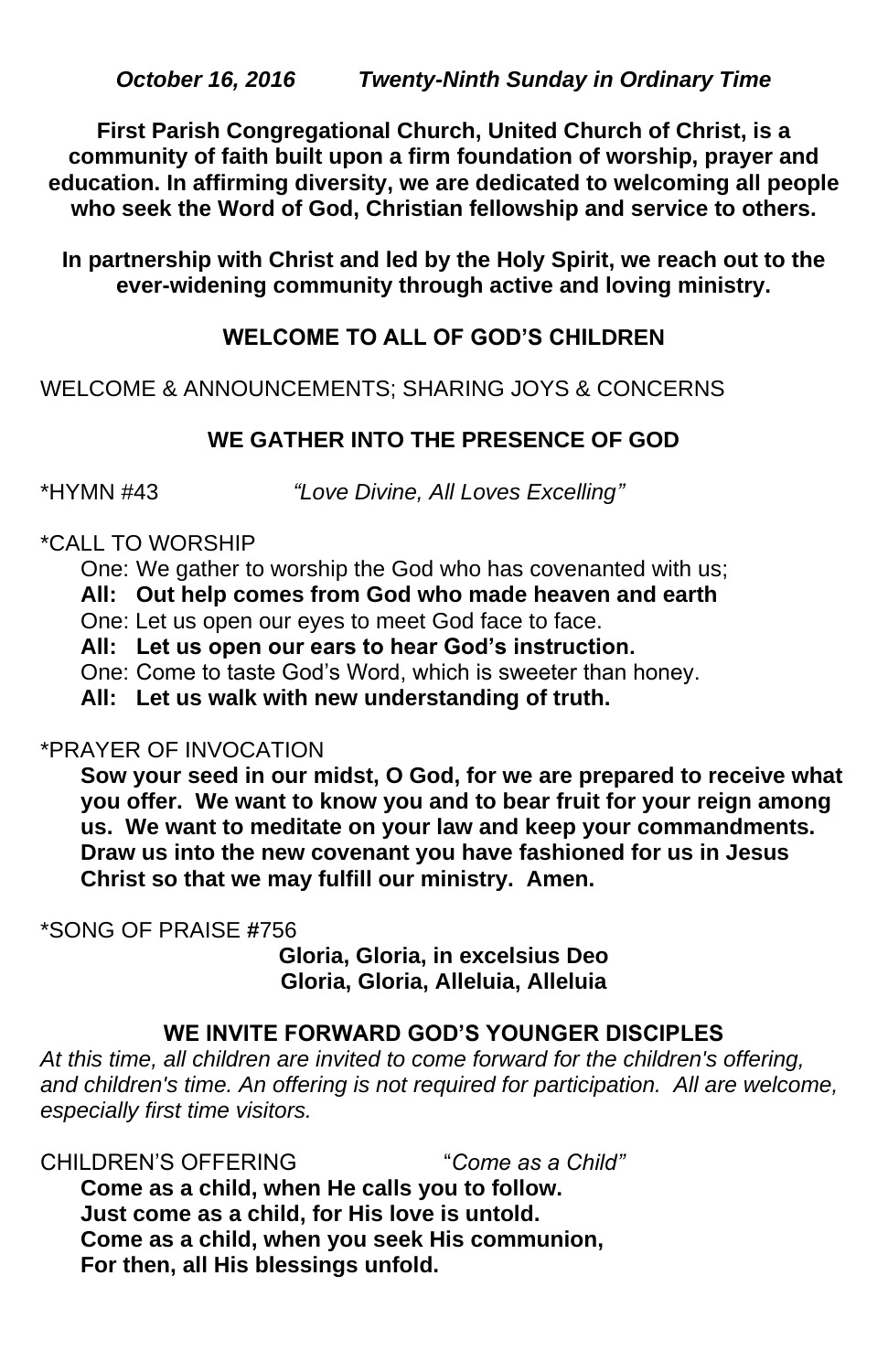## PRAYER OF DEDICATION (in unison)

**Dear God, we offer you our gifts with thanks and praise, be with us and guide us all of our days. Teach us how to love each other, and to shine your light into the world. Amen.**

CHILDREN'S MESSAGE Sue Handy

## THE LORD'S PRAYER

**Our Father, who art in heaven, Hallowed be Thy name. Thy kingdom come; Thy will be done; on earth as it is in heaven. Give us this day our daily bread and forgive us our debts as we forgive our debtors. Lead us not into temptation, but deliver us from evil; for Thine is the Kingdom, and the Power, and the Glory forever. Amen**.

OLD TESTAMENT Psalm 121 (O.T. p. 633) GOSPEL Luke 18:1-8 (N.T. p. 83) SERMON "Ask Boldly, Live Justly" The Rev. Dr. Deborah Roof CHOIR ANTHEM "Lord, Lord" Scott **WE RESPOND WITH PRAYER** PASTORAL PRAYER CHORAL RESPONSE

(Children and youth may now go to their classes.)

\*HYMN #506 *"What a Friend We Have in Jesus"*

# **WE RESPOND TO GOD'S LOVE WITH STEWARDSHIP**

#### STEWARDSHIP MOMENT

## **WE HEAR GOD'S WORD FOR US**

#### **WE RESPOND WITH OUR FINANCIAL GIFTS**

#### OFFERTORY INVITATION

We do not lose heart amid all the problems that compete for our attention. We have the resources to make a difference in our work of evangelism, teaching, and outreach. What we dedicate here is a symbol of our larger commitment of time and talents to the work of ministry.

OFFERTORY MUSIC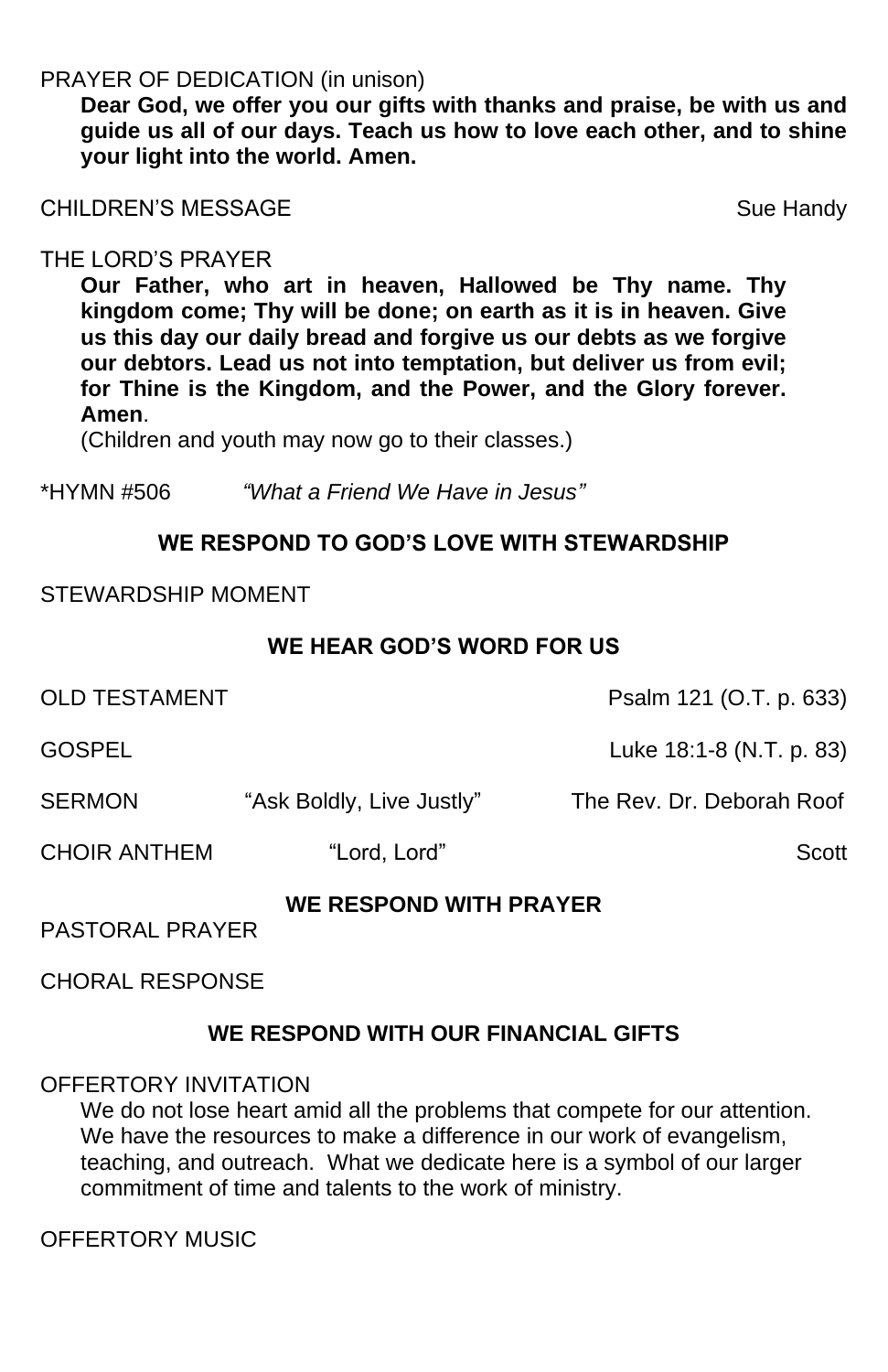## \*DOXOLOGY #562, verse 1

**Take my gifts and let me love you, God who first of all loved me, gave me light and food and shelter, gave me life and set me free, now because your love has touched me, I have love to give away, now the bread of love is rising, loaves of love to multiply!**

# \*PRAYER OF DEDICATION

**With thanksgiving for your presence in all our coming and going, through all our work and leisure, in our times of faithfulness and when we break covenant, we bring our offerings. May these resources help your people to know you more fully and serve you more effectively. Equip us for every good work, that your church may witness boldly and influence profoundly. Amen.**

Office Hours: Monday -Thursday 9:00 AM – 3:00 PM Our website [www.fpc-ucc.org](http://www.fpc-ucc.org/) Find us and 'friend us' on Facebook [www.facebook.com/fpcucc](http://www.facebook.com/fpcucc)

# **WE GO OUT TO LOVE AND SERVE A LOVING, SERVING GOD**

\*HYMN #531 *"God Speak to Me"*

BENEDICTION RESPONSE

POSTLUDE

| *Indicates all that are able may stand. |                                                         |
|-----------------------------------------|---------------------------------------------------------|
| MINISTERS OF THE CHURCH                 | Members of the Congregation                             |
| <b>DEACONS OF THE MONTH</b>             | Fred Merrill & Jo Worthen                               |
| <b>LAY READER</b>                       | <b>Sarah Keller</b>                                     |
| <b>USHERS</b>                           | John Bartel, Kevin Gordon, Diane Gordon & Michael Bryan |
| GREETER(s)                              | <b>Connie Cox</b>                                       |
| <b>PASTOR</b>                           | The Rev. Dr. Deborah Roof                               |
| <b>ASSOCIATE PASTOR</b>                 | The Rev. Heidi Carrington Heath                         |
| <b>MUSIC DIRECTOR</b>                   | <b>Susan Handy</b>                                      |
| ACCOMPANIST/ORGANIST                    | <b>Jeff DeLangie</b>                                    |